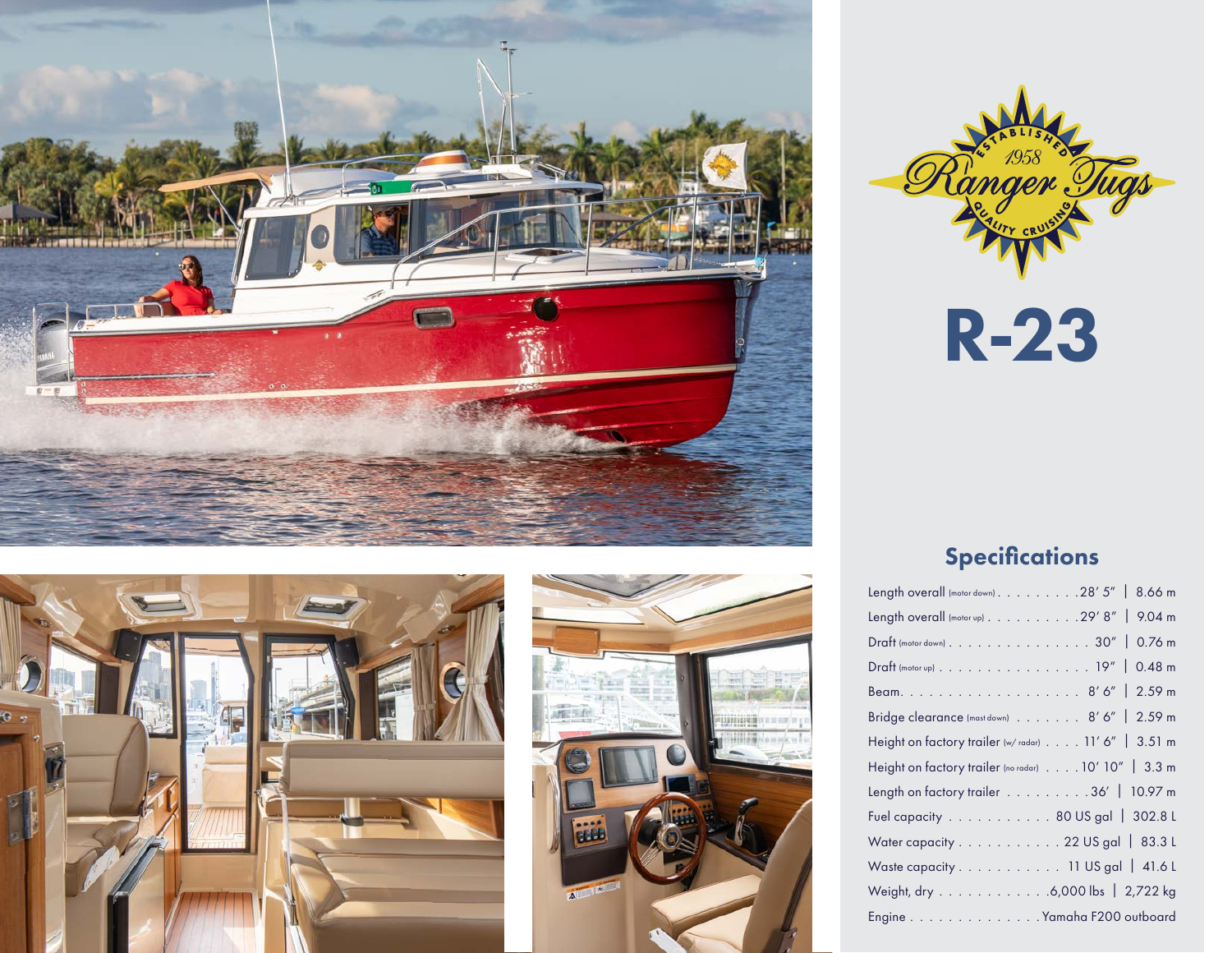The first thing you will notice when looking at the popular Ranger Tugs R-23 is the dramatic, curved windshield and visor, accompanied by several overhead skylights. There is no shortage of light or visibility onboard the R-23, which incorporates four opening roof hatches, sliding side windows, and an opening glass bulkhead, providing an open and airy feeling inside and out. Opening portlights also allow for a nice cross breeze in the cabin. The R-23 is powered by a 200 HP Yamaha outboard.

The forward cabin on the R-23 has plenty of room for sitting around the teak table, separate sleeping for two or sleeping two together with the filler-cushion. The mid berth is great for kids or storage, and the dinette converts to a sleeper as the third berth. The well-appointed galley on the R-23 is standard with refrigerator/freezer, cooktop, and microwave. The forward head includes a marine toilet with holding tank, shower, sink, and mirror. The Ranger Tugs R-23 comes standard with a Garmin 943xsv GPS chartplotter with sonar and is available with optional xHD radar. VHF to stay in touch, illuminated compass, cabin night light, cockpit and exterior side trail lighting, and our built-in safety trailering lights (brake, turn, and reverse) are all standard equipment making the R-23 ready to cruise. The cockpit on the R-23 is built to fish and ready to entertain with standard rod holders, optional downrigger pads & outlets, and a folding double seat.

The R-23 is perfect for overnighting or extended cruises. It incorporates many of the same amenities as a larger cruising yacht that until now were not offered on a boat of her size and price point. Whether you are new to boating or a seasoned captain, the R-23 is the perfect boat for your next adventure. Get on the water today in the Ranger Tugs R-23!













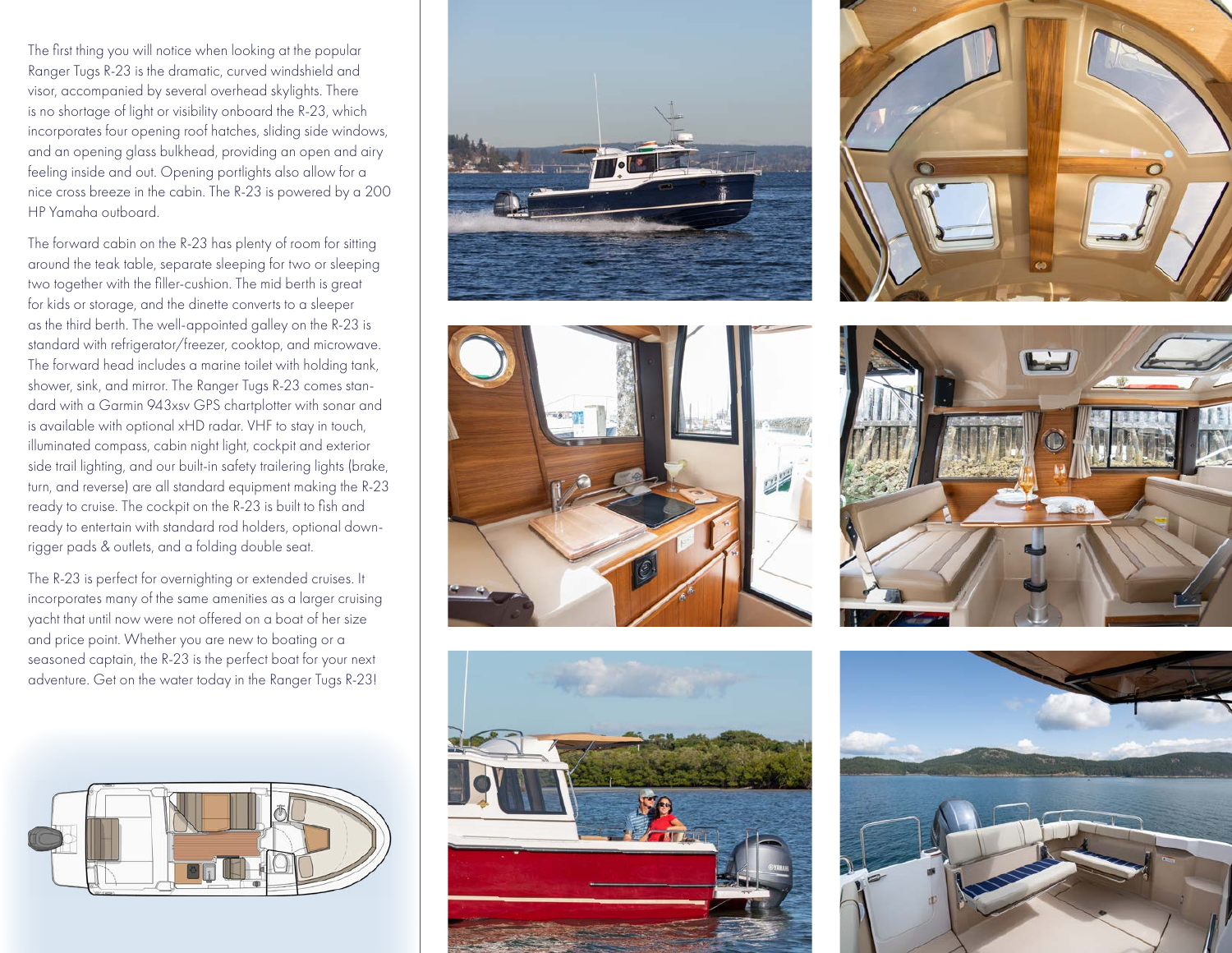## Model Features

## Cabin Atrium Skylights and Hatches

The cabin is open and bright, featuring overhead atrium skylights with heat reflective tint and opening rooftop hatches.

### Laminar Flow Interrupters

The R-23 is equipped with our Laminar Flow Interrupter technology for smooth, positive cornering performance.

## Full Galley

An electric/alcohol stove top, refrigerator/freezer, microwave, hot and cold galley sink, cutting board, and ample storage & counter space makes food prep a breeze.

## Multi-use Seating

The aft bulkhead window opens, and the dinette seat transforms to create a rear facing seat. Combined with the L-lounge, the R-23 boasts cockpit seating for 5 adults.

## Garmin 943xsv Chartplotter

Navigation is fun and accurate with the Garmin 943xsv Chartplotter with sonar. Easily monitor fuel flow, engine data, bottom conditions, GPS location, tides and much more.

## Reliable Yamaha Outboard Power

The R-23 is powered by a Yamaha F200, which delivers outstanding performance and efficiency. A multifunction LCD displays key information such as RPMs and fuel flow. Shift and throttle controls are electronic.

## **Performance**

200 HP Yamaha F200 outboard

Electric trim tabs

Laminar flow interrupters

Bow thruster

Trailerable - 8' 6" beam

## **Accommodations** & Interior Comfort

Atrium skylights

Cabin drink holders, 4

Curtains for privacy

Dinette (seats 4) converts to bed

Fusion stereo system (multi-zone)

Hatches, pilothouse roof, solar reflective, 4 Hatches, stateroom, 2

Indirect cabin lighting

LED lighting

Marine toilet w/ holding tank, pump out

Midship berth

Opening portlights, 2

Private forward stateroom

Shower with enclosure

Storage under mattress

## Deck Features

Anchor package, 11 lb, 50' chain, 150' line

EVA foam traction decking

Folding stainless steel mast for trailering Forward line storage

Standard Features Bolded items: High value features included in the price of the Ranger Tugs R-23. Other manufacturers oftentimes list these features as options with an additional cost.

### Rod holders, 2

Sport racks, stainless steel

Swimming ladder, stainless steel

Swim step

Windlass, bow and helm controls

## **Cockpit**

Cockpit cover, soft-top Cockpit drink holders, 2

Cockpit seating, 5+

Opening glass bulkhead w/ reversible seat

Transom entry door for boarding

## Helm

Color engine display

Digital fuel flow data

Electronic shift and throttle control, single lever

Garmin 943xsv navigation system w/ GPS and sonar

Helm drink holders, 2

Helm seat, bolstered

USB charging ports

Windshield wipers, 2

## **Galley**

Cutting board Galley cabinets, 2 Galley drawers, 1 Microwave Refrigerator/freezer Sink with hot and cold water, with pull-out rinse faucet

Stove top, electric/alcohol

## Mechanical & Electrical

AC electrical panel

**Batteries** 

Battery charger

DC electrical panel

Galvanic isolator

Inverter

Shore power cord(s)

## **Safety**

Carbon monoxide detectors Courtesy lights Electric horn Illuminated compass Integrated trailer lights Navigation lights Swim platform rails VHF radio, DSC capable Window defrosters

## **Construction**

Bonded electrical system Foam-filled fiberglass stringer grid system Premium hull color, Midnight Blue Seawater strainer(s) Self bailing cockpit Stainless steel cleats, rails, hardware Vinylester barrier coat